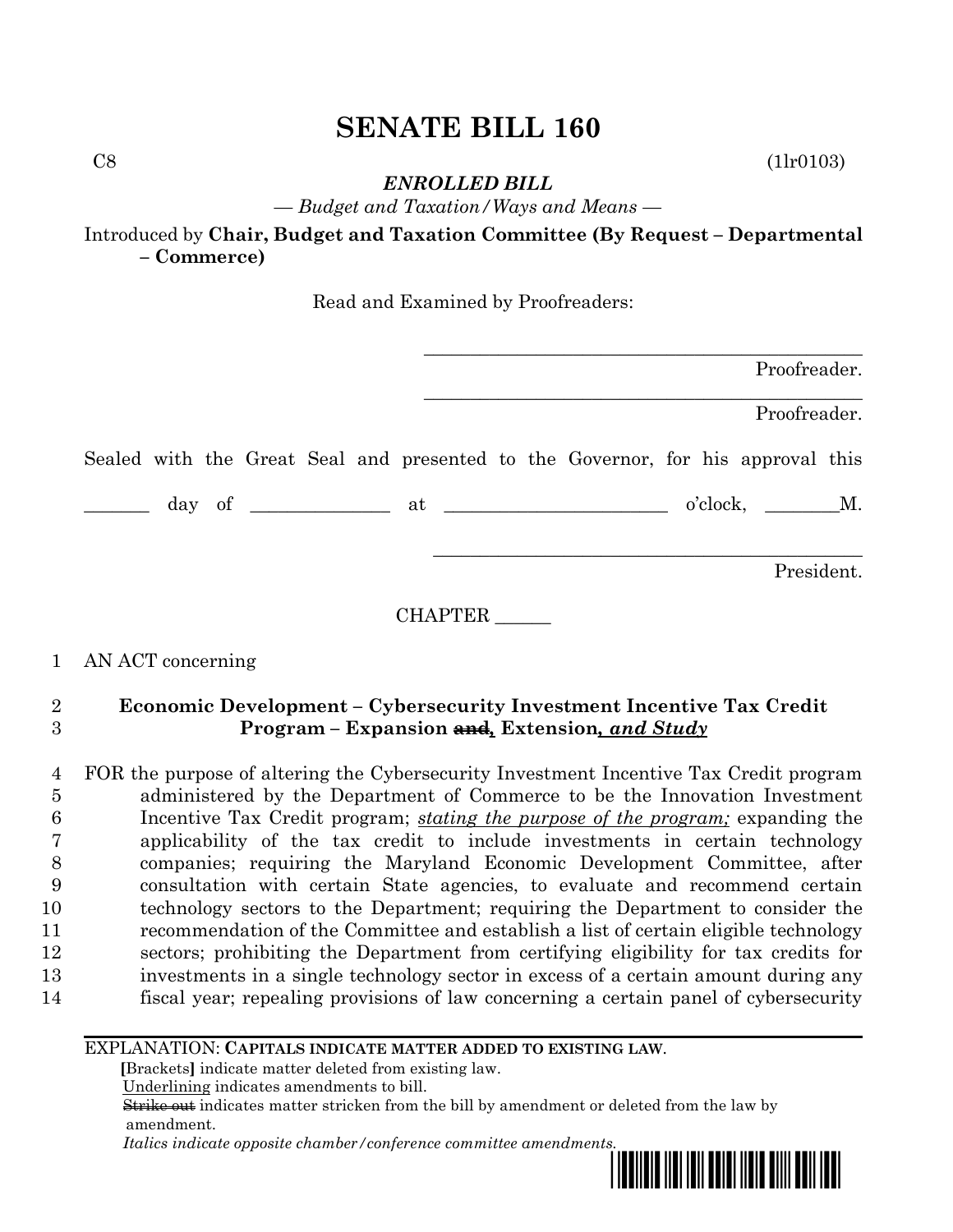experts; extending the termination date of the program; *requiring the Department of Commerce to conduct, in consultation with certain parties, a certain study and to* 

| $\boldsymbol{3}$ | <u>report to the General Assembly on or before a certain date</u> ; repealing and altering |  |  |  |  |
|------------------|--------------------------------------------------------------------------------------------|--|--|--|--|
| 4                | certain definitions; defining a certain term; making conforming changes; providing         |  |  |  |  |
| $\overline{5}$   | for the application of this Act; and generally relating to the Cybersecurity               |  |  |  |  |
| 6                | Investment Incentive Tax Credit program and tax credits for innovative technology          |  |  |  |  |
| 7                | in the State.                                                                              |  |  |  |  |
| 8                | BY repealing and reenacting, with amendments,                                              |  |  |  |  |
| 9                | Article – Economic Development                                                             |  |  |  |  |
| 10               | Section 2.5–109(a)(4)(vii) and $6-1007$                                                    |  |  |  |  |
| 11               | Annotated Code of Maryland                                                                 |  |  |  |  |
| 12               | (2018 Replacement Volume and 2020 Supplement)                                              |  |  |  |  |
| 13               | BY repealing and reenacting, with amendments,                                              |  |  |  |  |
| 14               | Article – State Finance and Procurement                                                    |  |  |  |  |
| 15               | Section $6 - 226(a)(2)(ii)80$ .                                                            |  |  |  |  |
| 16               | Annotated Code of Maryland                                                                 |  |  |  |  |
| 17               | (2015 Replacement Volume and 2020 Supplement)                                              |  |  |  |  |
| 18               | BY repealing and reenacting, with amendments,                                              |  |  |  |  |
| 19               | Article - Tax - General                                                                    |  |  |  |  |
| 20               | Section 1-303(i) and 10-733                                                                |  |  |  |  |
| 21               | Annotated Code of Maryland                                                                 |  |  |  |  |
| 22               | (2016 Replacement Volume and 2020 Supplement)                                              |  |  |  |  |
| 23               | BY repealing and reenacting, with amendments,                                              |  |  |  |  |
| 24               | Chapter 390 of the Acts of the General Assembly of 2013, as amended by Chapter             |  |  |  |  |
| 25               | 578 of the Acts of the General Assembly of 2018                                            |  |  |  |  |
| 26               | Section 2                                                                                  |  |  |  |  |
| 27               | SECTION 1. BE IT ENACTED BY THE GENERAL ASSEMBLY OF MARYLAND,                              |  |  |  |  |
| 28               | That the Laws of Maryland read as follows:                                                 |  |  |  |  |
|                  |                                                                                            |  |  |  |  |
| 29               | <b>Article - Economic Development</b>                                                      |  |  |  |  |
| 30               | $2.5 - 109.$                                                                               |  |  |  |  |
| 31               | In this section, "economic development program" means:<br>(a)                              |  |  |  |  |
|                  |                                                                                            |  |  |  |  |

 (4) each of the tax credit programs administered by the Department, including:

- (vii) the **[**Cybersecurity**] INNOVATION** Investment Incentive Tax Credit;
- *6–1007.*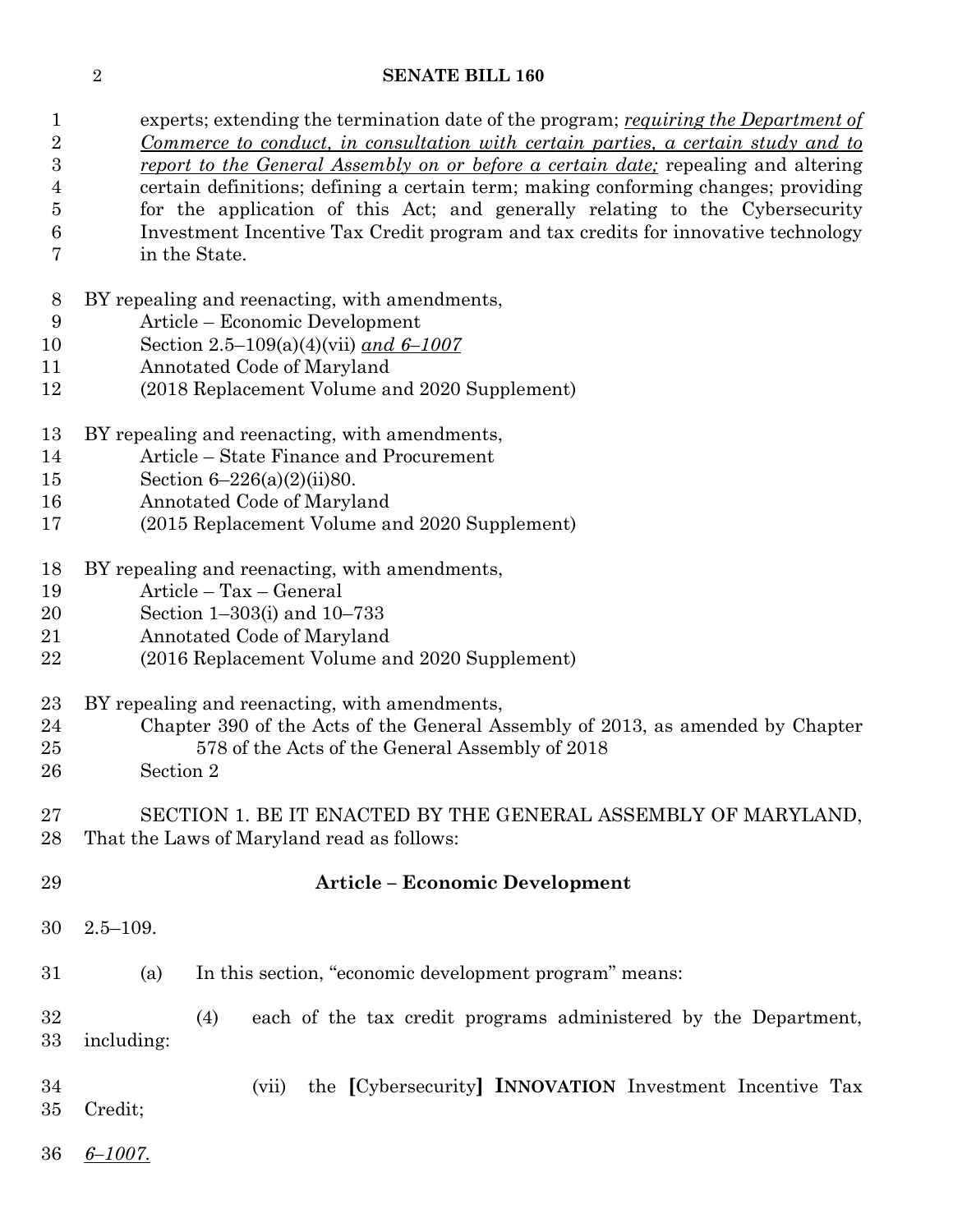| $\mathbf 1$<br>$\overline{2}$<br>3              | In this section, "investment", "qualified investor", and "qualified Maryland"<br>(a)<br><i>[cybersecurity]</i> <b>TECHNOLOGY</b> company" have the meanings stated in $\oint$ 10–733 of the Tax-<br>General Article.                                                                                                                                                                                                                                                     |  |  |  |  |  |
|-------------------------------------------------|--------------------------------------------------------------------------------------------------------------------------------------------------------------------------------------------------------------------------------------------------------------------------------------------------------------------------------------------------------------------------------------------------------------------------------------------------------------------------|--|--|--|--|--|
| $\overline{4}$<br>$\overline{5}$<br>6<br>7<br>8 | <u>For a qualified opportunity fund that is a qualified investor in a qualified</u><br>(b)<br><u>Maryland [cybersecurity] TECHNOLOGY company under § 10–733 of the Tax – General</u><br>Article, if the qualified Maryland <i>[cybersecurity]</i> <b>TECHNOLOGY</b> company, on or after March<br>1, 2018, is newly established in or expands into an opportunity zone in a county other than<br>Allegany County, Dorchester County, Garrett County, or Somerset County: |  |  |  |  |  |
| 9<br>10                                         | the Level 1 opportunity zone enhancement is $33\%$ of the investment in a<br>(1)<br>qualified Maryland <i>[cybersecurity]</i> <b>TECHNOLOGY</b> company, not to exceed \$300,000; and                                                                                                                                                                                                                                                                                    |  |  |  |  |  |
| 11<br>12                                        | (2)<br>the Level 2 opportunity zone enhancement is $50\%$ of the investment in<br><i>the qualified Maryland [cybersecurity] TECHNOLOGY company, not to exceed \$500,000.</i>                                                                                                                                                                                                                                                                                             |  |  |  |  |  |
| 13<br>14<br>15                                  | <u>The enhanced tax credit percentages and maximums authorized under</u><br>(c)<br>subsection (b) of this section are in substitution for and not in addition to the percentages<br>and maximums under $\S$ 10–733(d) of the Tax – General Article.                                                                                                                                                                                                                      |  |  |  |  |  |
| 16                                              | <b>Article - State Finance and Procurement</b>                                                                                                                                                                                                                                                                                                                                                                                                                           |  |  |  |  |  |
| 17                                              | $6 - 226.$                                                                                                                                                                                                                                                                                                                                                                                                                                                               |  |  |  |  |  |
| 18<br>19                                        | The provisions of subparagraph (i) of this paragraph do not apply<br>(2)<br>(ii)<br>(a)<br>to the following funds:                                                                                                                                                                                                                                                                                                                                                       |  |  |  |  |  |
| 20                                              | the [Cybersecurity] <b>INNOVATION</b> Investment Fund;<br>80.                                                                                                                                                                                                                                                                                                                                                                                                            |  |  |  |  |  |
| 21                                              | Article - Tax - General                                                                                                                                                                                                                                                                                                                                                                                                                                                  |  |  |  |  |  |
| 22                                              | $1 - 303.$                                                                                                                                                                                                                                                                                                                                                                                                                                                               |  |  |  |  |  |
| 23<br>24<br>25                                  | On or before July 1, 2023, an evaluation shall be made of the tax credits under<br>(i)<br>$\S 10-733$ of this article ([cybersecurity] INNOVATION investment incentive) and $\S 10-733.1$<br>of this article (purchase of cybersecurity technology or service).                                                                                                                                                                                                          |  |  |  |  |  |
| 26                                              | $10 - 733.$                                                                                                                                                                                                                                                                                                                                                                                                                                                              |  |  |  |  |  |
| 27                                              | (1)<br>In this section the following words have the meanings indicated.<br>(a)                                                                                                                                                                                                                                                                                                                                                                                           |  |  |  |  |  |
| 28<br>29<br>30                                  | (2)<br>"Company" means any entity of any form duly organized<br>1.<br>(i)<br>and existing under the laws of any jurisdiction for the purpose of conducting business for<br>profit.                                                                                                                                                                                                                                                                                       |  |  |  |  |  |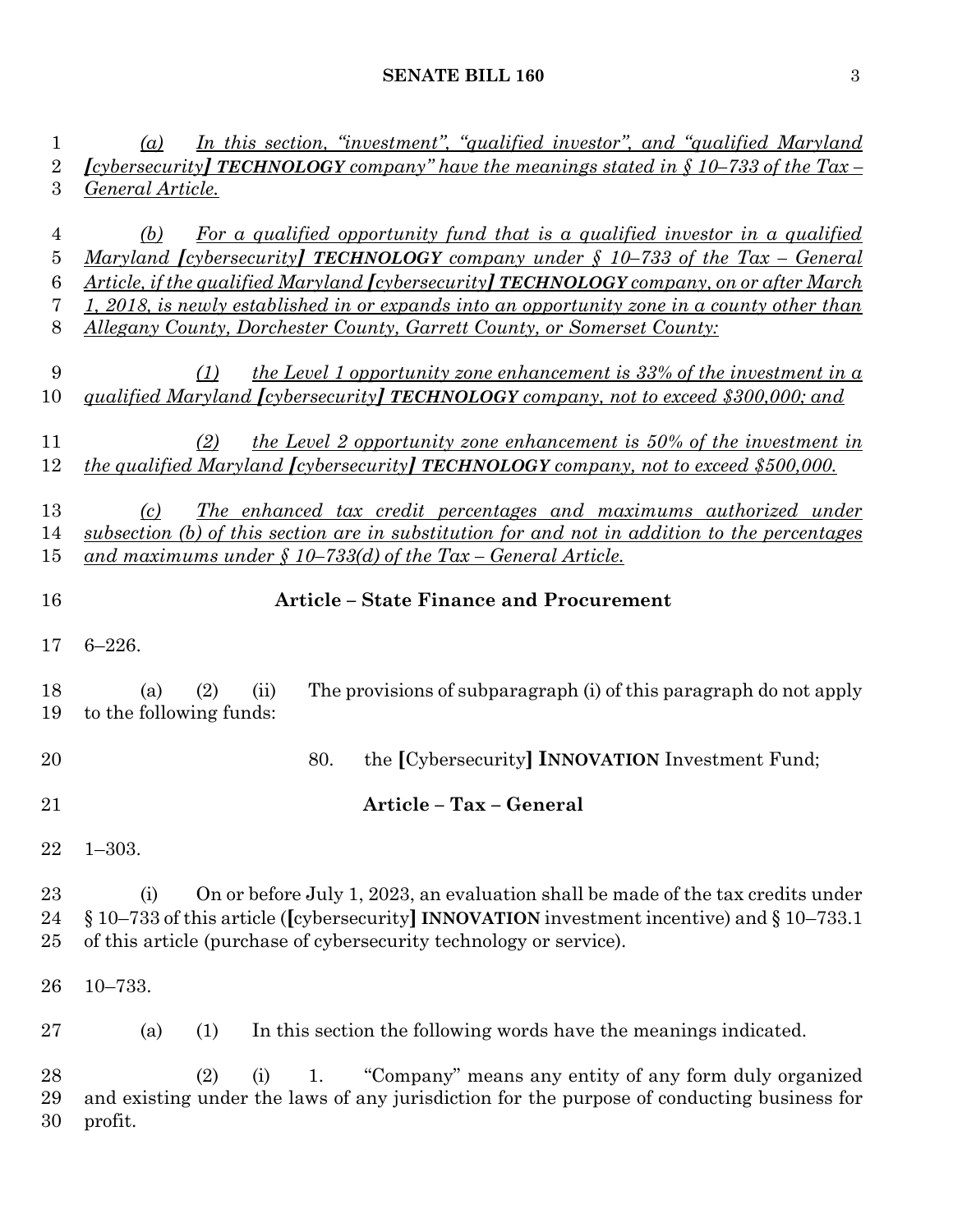2. "Company" includes an entity that becomes duly organized and existing under the laws of any jurisdiction for the purpose of conducting business for profit within 4 months of receiving a qualified investment.

- 
- (ii) "Company" does not include a sole proprietorship.

 **[**(3) "Cybersecurity company" means a company organized for profit that is engaged primarily in the development of innovative and proprietary cybersecurity technology.

 (4) "Cybersecurity technology" means products or goods intended to detect or prevent activity intended to result in unauthorized access to, exfiltration of, manipulation of, or impairment to the integrity, confidentiality, or availability of an information system or information stored on or transiting an information system.**]**

- 
- **[**(5)**] (3)** "Department" means the Department of Commerce.

 **[**(6)**] (4)** (i) "Investment" means the contribution of money in cash or cash equivalents expressed in United States dollars, at a risk of loss, to a qualified Maryland **[**cybersecurity**] TECHNOLOGY** company in exchange for stock, a partnership or membership interest, or any other ownership interest in the equity of the qualified Maryland **[**cybersecurity**] TECHNOLOGY** company, title to which ownership interest shall vest in the qualified investor.

- 
- (ii) "Investment" does not include debt unless it is convertible debt.

 (iii) For purposes of this section, an investment is at risk of loss when repayment entirely depends on the success of the business operations of the qualified company.

 **[**(7) "Panel" means the panel that the Department may establish under subsection (e) of this section composed of experts in the area of cybersecurity technology.

 (8)**] (5)** (i) "Qualified investor" means any individual or entity that invests at least \$25,000 in a qualified Maryland **[**cybersecurity**] TECHNOLOGY** company and that is required to file an income tax return in any jurisdiction.

- 
- (ii) "Qualified investor" does not include*:*

 *1.* a qualified pension plan, an individual retirement account, or any other qualified retirement plan under the Employee Retirement Income Security Act of 1974, as amended, or fiduciaries or custodians under such plans, or similar tax–favored plans or entities under the laws of other countries*; OR*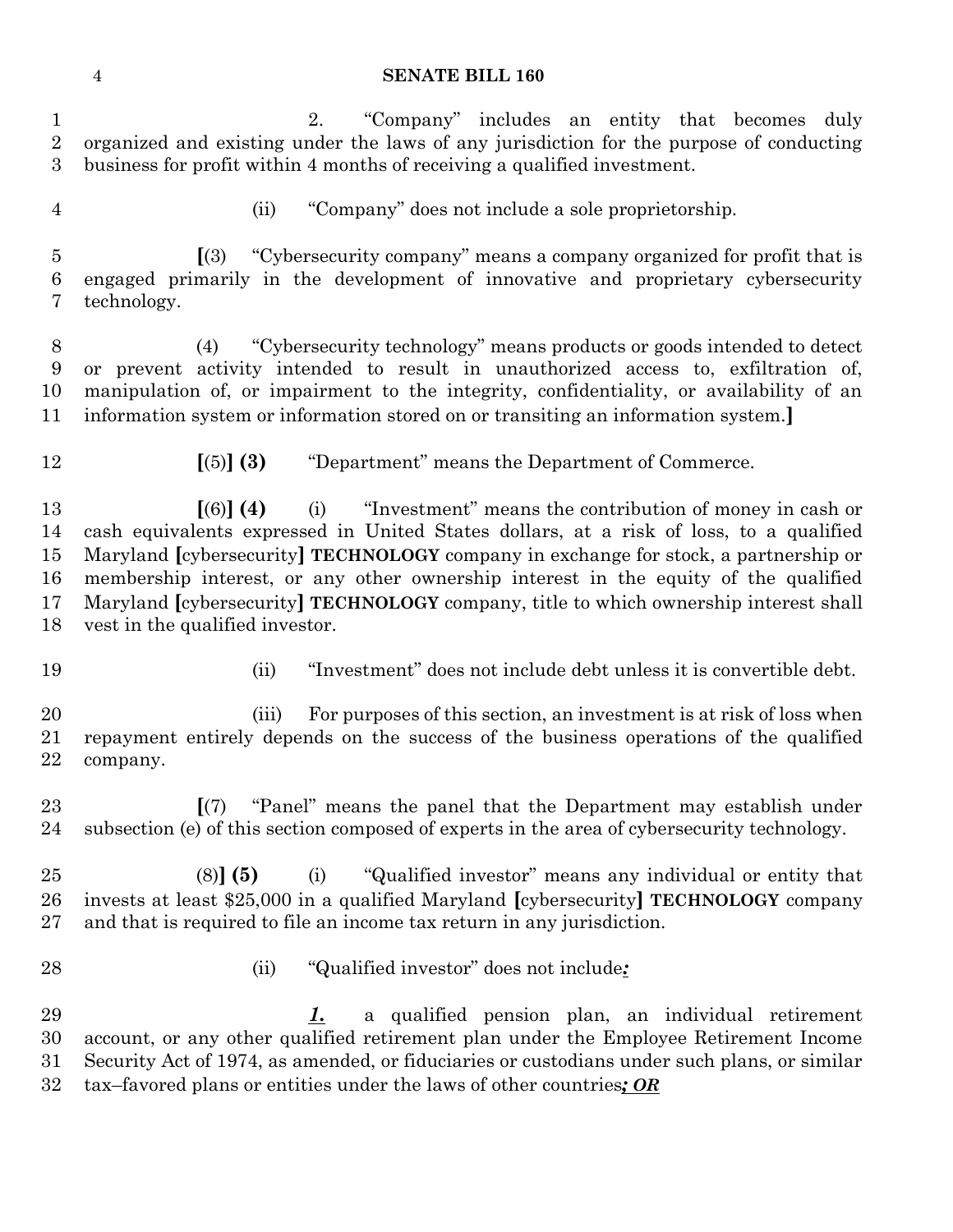*2. A FOUNDER OR CURRENT EMPLOYEE OF THE QUALIFIED MARYLAND TECHNOLOGY COMPANY, IF THE COMPANY HAS BEEN IN ACTIVE BUSINESS FOR MORE THAN 5 YEARS*.

 **[**(9)**] (6) (I)** "Qualified Maryland **[**cybersecurity**] TECHNOLOGY** company" means a **[**cybersecurity**] TECHNOLOGY** company that has met the criteria set 6 forth in subsection  $\bigoplus_{i=1}^{\infty} (B)(3)$  of this section.

 **(II) "QUALIFIED MARYLAND TECHNOLOGY COMPANY" DOES NOT INCLUDE A TECHNOLOGY COMPANY THAT IS OR HAS BEEN CERTIFIED AS A QUALIFIED MARYLAND BIOTECHNOLOGY COMPANY UNDER § 10–725 OF THIS SUBTITLE.**

**[**(10)**] (7)** "Secretary" means the Secretary of Commerce.

 **(8) "TECHNOLOGY COMPANY" MEANS A COMPANY ORGANIZED FOR PROFIT THAT IS ENGAGED IN THE RESEARCH, DEVELOPMENT, OR COMMERCIALIZATION OF INNOVATIVE AND PROPRIETARY TECHNOLOGY.**

 (b) (1) *THE INNOVATION INVESTMENT INCENTIVE TAX CREDIT IS INTENDED TO FOSTER THE GROWTH OF MARYLAND'S TECHNOLOGY SECTORS BY INCENTIVIZING INVESTMENT IN EARLY–STAGE COMPANIES WITH THE GOAL OF INCREASING THE NUMBER OF COMPANIES DEVELOPING INNOVATIVE TECHNOLOGIES IN MARYLAND, INCREASING OVERALL INVESTMENTS IN CURRENT AND EMERGING TECHNOLOGY SECTORS, AND INCREASING THE NUMBER OF INDIVIDUAL INVESTORS ACTIVELY INVESTING IN MARYLAND'S TECHNOLOGY COMPANIES.*

 *(2)* Subject to paragraph (2) *(3)* of this subsection and subsections (d) and **[**(f)**] (E)** of this section, for the taxable year in which an investment in a qualified Maryland **[**cybersecurity**] TECHNOLOGY** company is made, a qualified investor may claim a credit against the State income tax in an amount equal to the amount of tax credit stated in the final credit certificate approved by the Secretary for the investment as provided under this section.

29  $\left(\frac{2}{2}\right)$  **(3)** To be eligible for the tax credit described in paragraph  $\left(\frac{1}{2}\right)$  of this subsection, the qualified investor:

 (i) may not, after making the proposed investment, own or control more than 25% of the equity interests in the qualified Maryland **[**cybersecurity**] TECHNOLOGY** company in which the investment is made; and

 (ii) at least 30 days prior to making an investment in a qualified Maryland **[**cybersecurity**] TECHNOLOGY** company for which the qualified investor would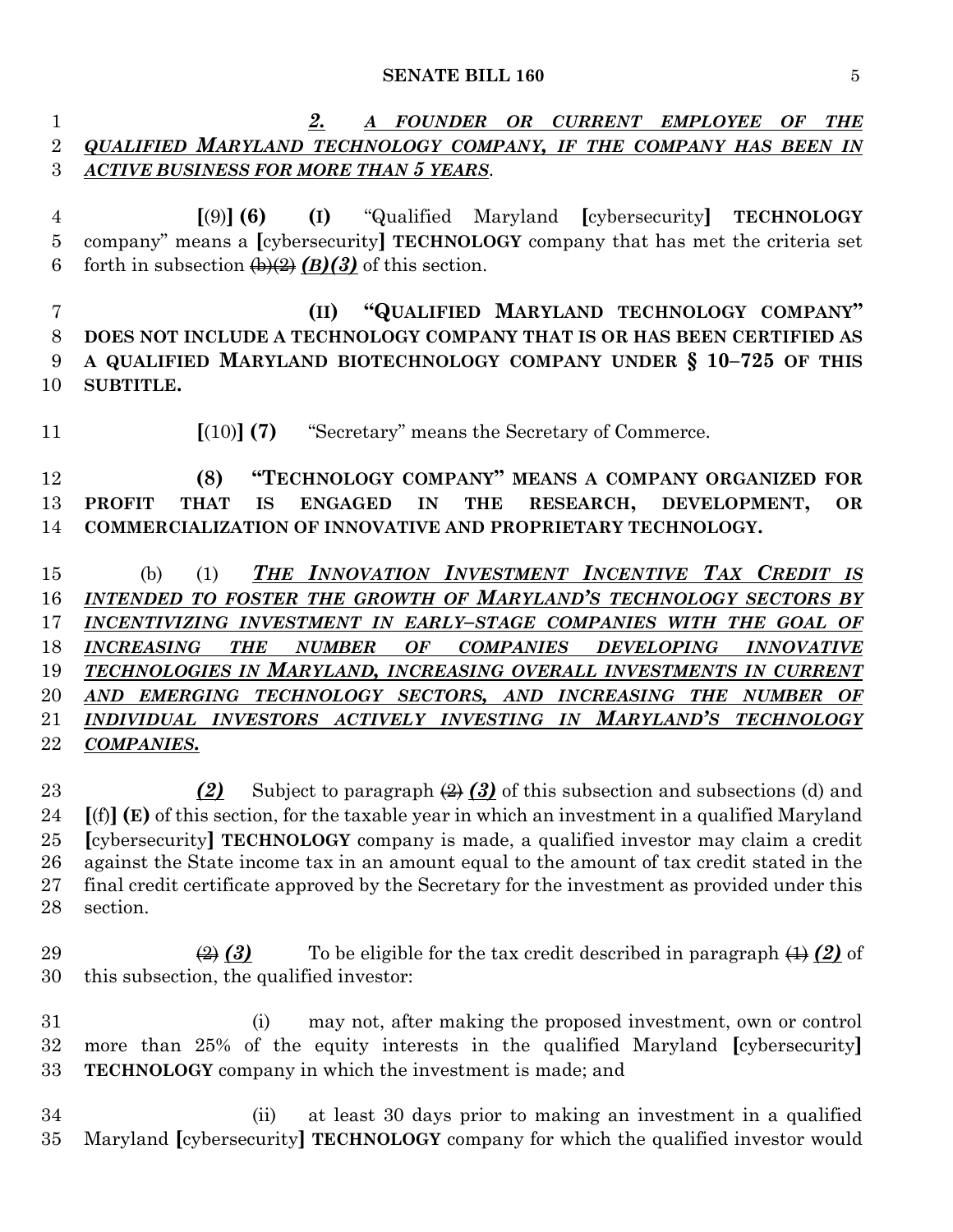be eligible for an initial tax credit certificate under this subsection, shall submit an application to the Department containing the following: 3 1. evidence that the investor is: A. if a company, duly organized and in good standing in the jurisdiction under the laws under which it is organized; B. current in the payment of all tax obligations to a state or any unit or subdivision of a state; and C. not in default under the terms of any contract with, indebtedness to, or grant from a state or any unit or subdivision of a state; 2. evidence that the qualified Maryland **[**cybersecurity**] TECHNOLOGY** company has satisfied the following minimum requirements for consideration as a qualified Maryland **[**cybersecurity**] TECHNOLOGY** company: 13 A. has its headquarters and base of operations in this State; 14 B. has not participated in the tax credit program under this section for more than **[**1**] 3** prior fiscal **[**year**] YEARS**; C. has an aggregate capitalization of at least \$100,000; **D.** owns or has properly licensed any proprietary technology; 18 E. has fewer than 50 full–time employees; F. does not have its securities publicly traded on any exchange; 21 G. is in good standing; 22 H. is current in the payment of all tax obligations to the State or any unit or subdivision of the State; 24 I. is not in default under the terms of any contract with, indebtedness to, or grant from the State or any unit or subdivision of the State; and J. meets any other reasonable requirements of the Department evidencing that the company is a going concern **[**primarily**]** engaged in the **RESEARCH,** development**, OR COMMERCIALIZATION** of innovative and proprietary **[**cybersecurity**]** technology **IN AN ELIGIBLE TECHNOLOGY SECTOR IDENTIFIED IN ACCORDANCE WITH PARAGRAPH (3)** *(4)* **OF THIS SUBSECTION**; and

**SENATE BILL 160**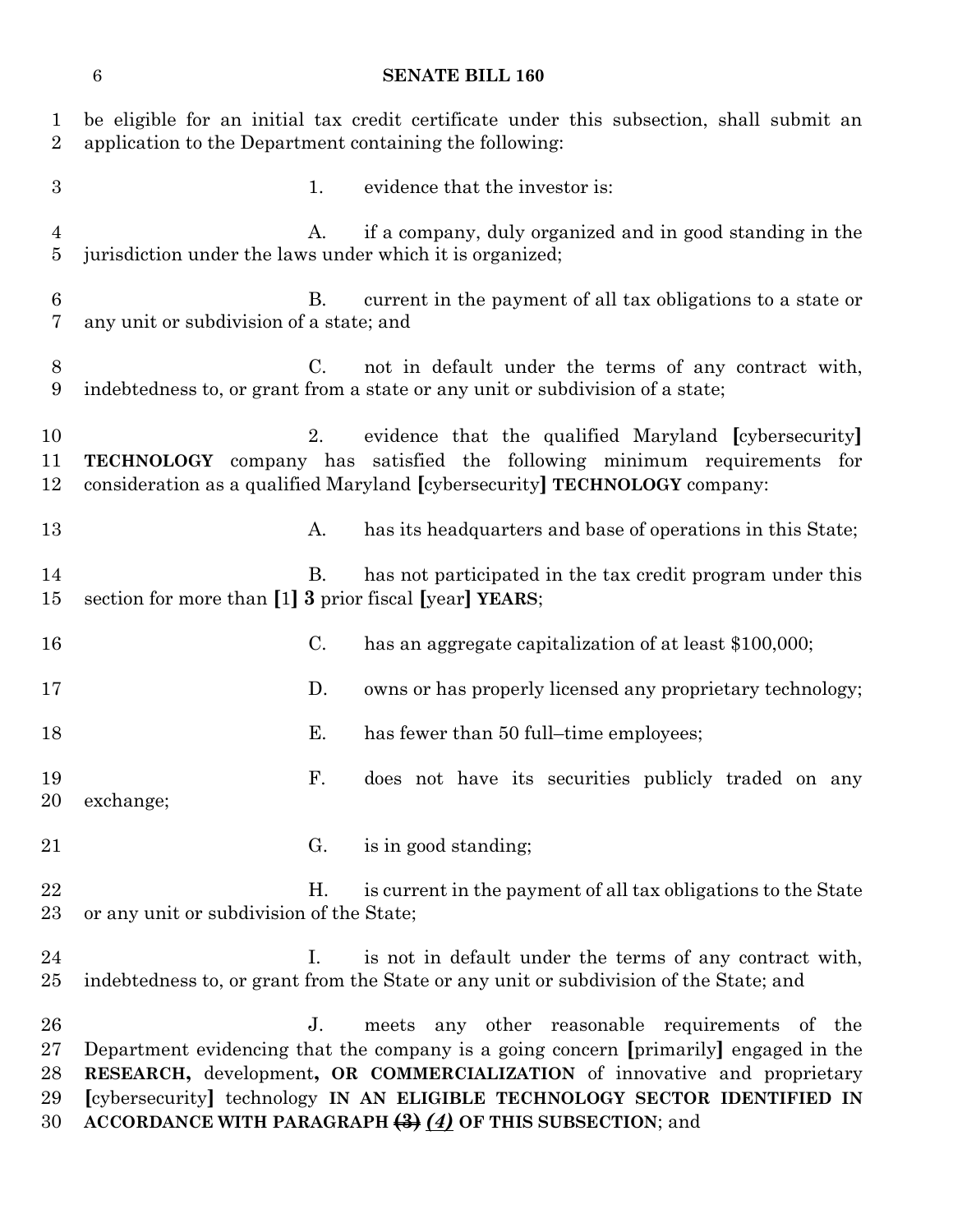| $\mathbf{1}$             | 3.<br>any other information the Department may require.                                                                                                                                                                                                                          |
|--------------------------|----------------------------------------------------------------------------------------------------------------------------------------------------------------------------------------------------------------------------------------------------------------------------------|
| $\overline{2}$<br>3<br>4 | (I)<br>AFTER CONSULTING WITH THE DEPARTMENT AND<br>$\left( 3\right) (4)$<br>THE MARYLAND DEPARTMENT OF LABOR, EACH YEAR THE MARYLAND ECONOMIC<br><b>DEVELOPMENT COMMISSION SHALL:</b>                                                                                            |
| $\overline{5}$<br>6      | 1.<br>THE POTENTIAL EMPLOYMENT<br><b>EVALUATE</b><br><b>AND</b><br>ECONOMIC GROWTH OF MARYLAND'S TECHNOLOGY SECTORS; AND                                                                                                                                                         |
| 7<br>8                   | 2.<br>RECOMMEND ELIGIBLE TECHNOLOGY SECTORS TO<br>THE DEPARTMENT.                                                                                                                                                                                                                |
| 9                        | <b>EACH YEAR THE DEPARTMENT SHALL:</b><br>(II)                                                                                                                                                                                                                                   |
| 10<br>11                 | <b>CONSIDER</b><br>1.<br><b>THE</b><br><b>RECOMMENDATION</b><br>OF<br><b>THE</b><br>MARYLAND ECONOMIC DEVELOPMENT COMMISSION; AND                                                                                                                                                |
| 12<br>13                 | 2.<br>ESTABLISH A LIST OF TECHNOLOGY SECTORS THAT<br>WILL BE ELIGIBLE FOR THE TAX CREDIT UNDER THIS SECTION.                                                                                                                                                                     |
| 14<br>15<br>16<br>17     | (III) IN DETERMINING WHETHER A COMPANY IS ENGAGED IN AN<br>ELIGIBLE TECHNOLOGY SECTOR, THE DEPARTMENT SHALL CONSIDER THE<br>DEFINITIONS SET FORTH IN THE NORTH AMERICAN INDUSTRY CLASSIFICATION<br>SYSTEM (NAICS).                                                               |
| 18                       | (1)<br>The Department shall:<br>$\left( \mathrm{c}\right)$                                                                                                                                                                                                                       |
| 19<br>20                 | approve all applications that qualify for credits under this section<br>(i)<br>on a first-come, first-served basis; and                                                                                                                                                          |
| 21                       | within 30 calendar days of receipt of an application:<br>(ii)                                                                                                                                                                                                                    |
| 22<br>23                 | certify the amount of any approved tax credits to a<br>1.<br>qualified investor; and                                                                                                                                                                                             |
| 24<br>$25\,$             | determine whether a [cybersecurity] TECHNOLOGY<br>2.<br>company qualifies for investments that are eligible for the tax credit under this section.                                                                                                                               |
| 26<br>$27\,$<br>28<br>29 | After the date on which the Department issues an initial tax<br>(2)<br>(i)<br>credit certificate under this section, a qualified investor shall have 30 calendar days to<br>make an investment in a qualified Maryland [cybersecurity] TECHNOLOGY company<br>under this section. |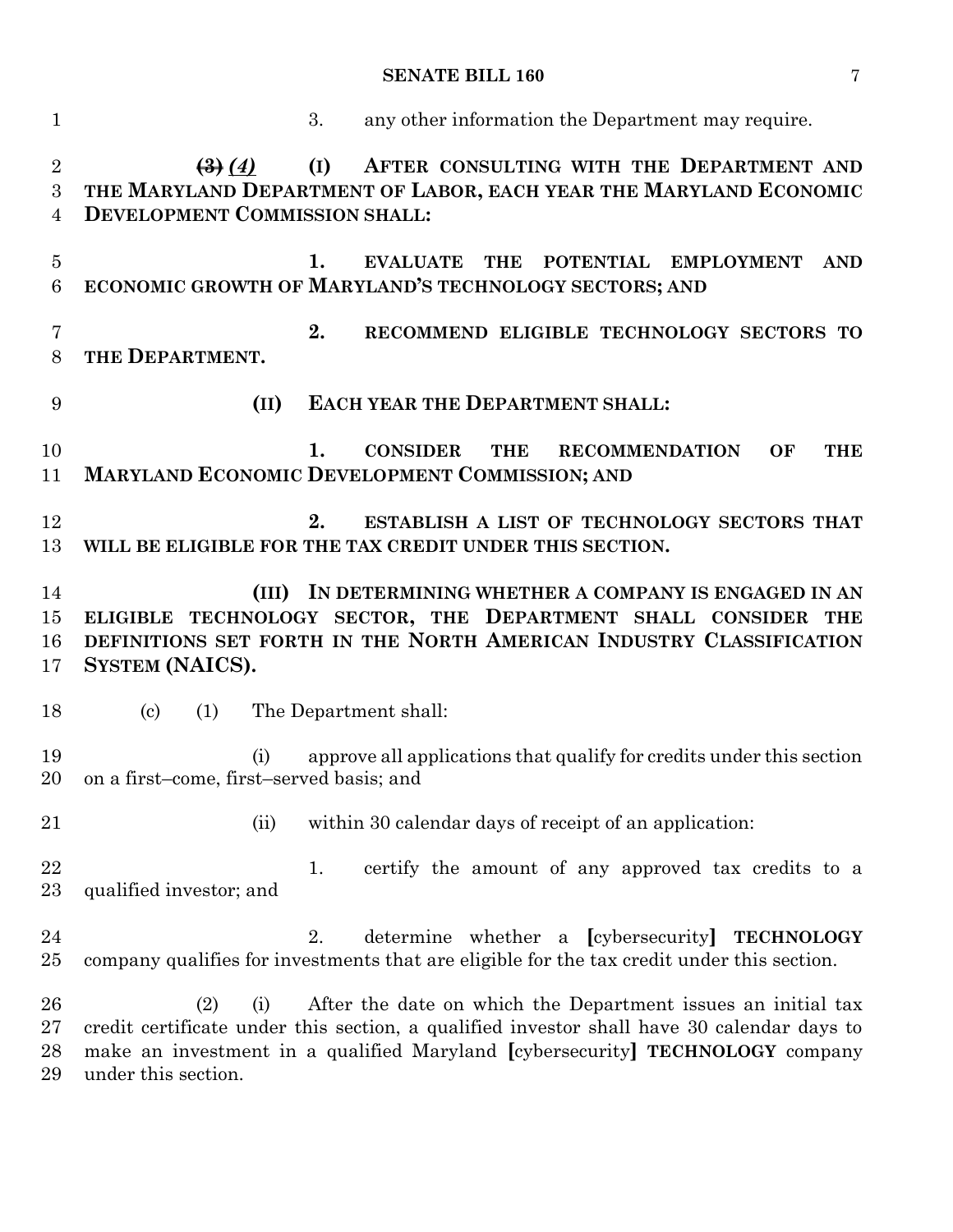| $\mathbf{1}$<br>$\overline{2}$<br>3 | Within 10 calendar days after the date on which a qualified<br>(ii)<br>investor makes the investment, the qualified investor shall provide to the Department<br>notice and proof of the making of the investment, including:                                                                                                                         |
|-------------------------------------|------------------------------------------------------------------------------------------------------------------------------------------------------------------------------------------------------------------------------------------------------------------------------------------------------------------------------------------------------|
| $\overline{4}$                      | the date of the investment;<br>1.                                                                                                                                                                                                                                                                                                                    |
| $\overline{5}$                      | 2.<br>the amount invested;                                                                                                                                                                                                                                                                                                                           |
| 6<br>7                              | 3.<br>proof of the receipt of the invested funds by the qualified<br>Maryland [cybersecurity] TECHNOLOGY company;                                                                                                                                                                                                                                    |
| 8<br>9<br>10                        | a complete description of the nature of the ownership<br>4.<br>interest in the equity of the qualified Maryland [cybersecurity] TECHNOLOGY company<br>acquired in consideration of the investment; and                                                                                                                                               |
| 11<br>12                            | 5.<br>reasonable<br>supporting<br>documentation<br>the<br>any<br>Department may require.                                                                                                                                                                                                                                                             |
| 13<br>14<br>15<br>16                | If a qualified investor does not provide the notice and proof of the<br>(iii)<br>making of the investment required in subparagraph (ii) of this paragraph within 40<br>calendar days after the date on which the Department issues an initial tax credit certificate<br>under this section:                                                          |
| 17<br>18                            | the Department shall rescind the initial tax credit<br>1.<br>certificate; and                                                                                                                                                                                                                                                                        |
| 19<br>20<br>21<br>22                | 2.<br>the credit amount allocated to the rescinded certificate<br>shall revert to the Maryland [Cybersecurity] INNOVATION Investment Tax Credit Reserve<br>Fund and shall be available in the applicable fiscal year for allocation by the Department<br>to other initial tax credit certificates in accordance with the provisions of this section. |
| 23<br>24                            | The tax credit allowed in an initial tax credit certificate issued under<br>(d)<br>(1)<br>this section is:                                                                                                                                                                                                                                           |
| $25\,$<br>26<br>$27\,$              | except as provided in item (ii) of this paragraph, 33% of the<br>(i)<br>investment in a qualified Maryland [cybersecurity] TECHNOLOGY company, not to exceed<br>$$250,000;$ or                                                                                                                                                                       |
| 28<br>29<br>30<br>$31\,$            | if a qualified Maryland [cybersecurity] <b>TECHNOLOGY</b> company<br>(ii)<br>is located in Allegany County, Dorchester County, Garrett County, or Somerset County,<br>50% of the investment in the qualified Maryland [cybersecurity] TECHNOLOGY company,<br>not to exceed $$500,000$ .                                                              |
| 32                                  | During any fiscal year, the Secretary may not certify eligibility for tax<br>(2)                                                                                                                                                                                                                                                                     |

credits for investments in**:**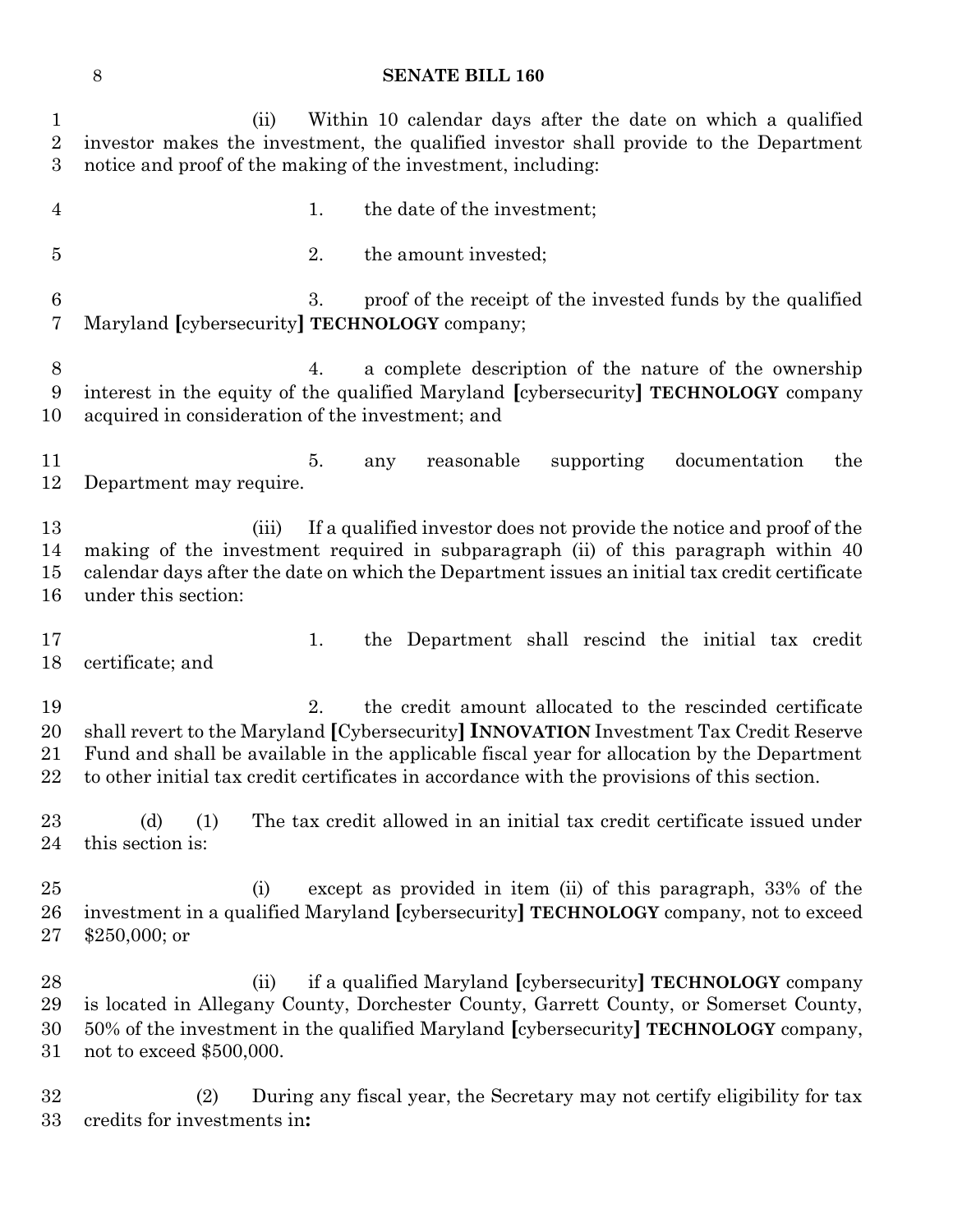**(I)** a single qualified Maryland **[**cybersecurity**] TECHNOLOGY** company that in the aggregate exceed 15% of the total appropriations to the Maryland

 **[**Cybersecurity**] INNOVATION** Investment Tax Credit Reserve Fund for that fiscal year**; OR (II) A SINGLE TECHNOLOGY SECTOR THAT IN THE AGGREGATE EXCEED 25% OF THE TOTAL APPROPRIATIONS TO THE MARYLAND INNOVATION INVESTMENT TAX CREDIT RESERVE FUND FOR THAT FISCAL YEAR**. (3) If the credit allowed under this section in any taxable year exceeds the State income tax for that taxable year, an individual or a corporation may claim a refund in the amount of the excess. **[**(e) (1) The Department may establish a panel composed of experts in the area of cybersecurity technology. (2) The Department may establish the panel under service contracts with independent reviewers. (3) The panel shall assist the Department in its determination as to whether a company is a qualified Maryland cybersecurity company. (4) A member of the panel is not eligible to receive any benefit, direct or indirect, from the tax credit under this section. (5) (i) Except as provided in subparagraph (ii) of this paragraph, Division II of the State Finance and Procurement Article does not apply to a service that the Department obtains under this section. (ii) The Department is subject to Title 12, Subtitle 4 of the State Finance and Procurement Article for services the Department obtains under this section.**] [**(f)**] (E)** (1) In this subsection, "Reserve Fund" means the Maryland **[**Cybersecurity**] INNOVATION** Investment Tax Credit Reserve Fund established under paragraph (2) of this subsection. (2) (i) There is a Maryland **[**Cybersecurity**] INNOVATION** Investment Tax Credit Reserve Fund which is a special continuing, nonlapsing fund that is not subject to § 7–302 of the State Finance and Procurement Article. (ii) The money in the Reserve Fund shall be invested and reinvested by the Treasurer, and interest and earnings shall be credited to the General Fund. (iii) The money in the Reserve Fund may be used by the Department to pay the costs of administering the tax credit program under this section.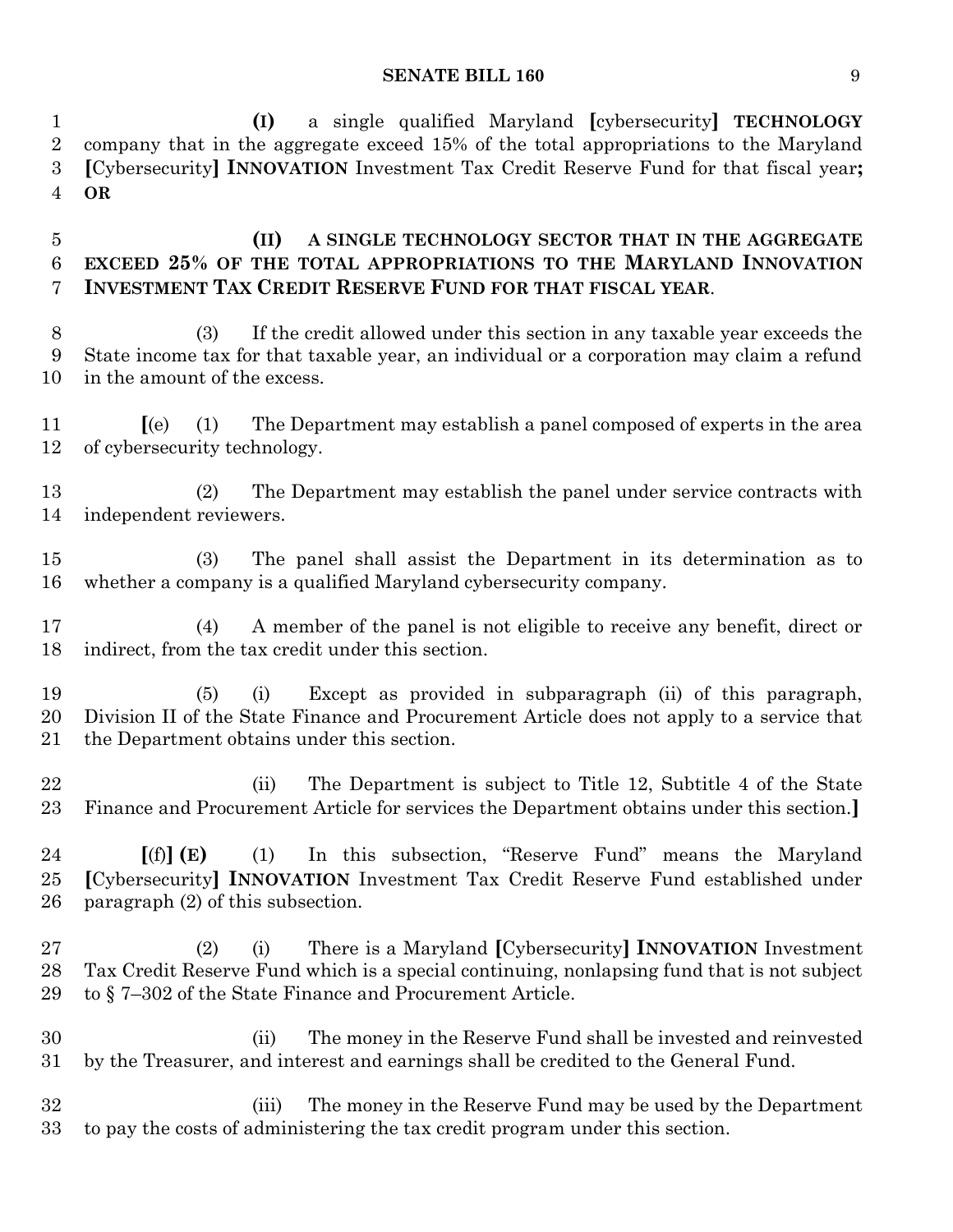| $\mathbf{1}$<br>$\sqrt{2}$<br>3           | Subject to the provisions of this subsection, the Secretary shall<br>(3)<br>(i)<br>issue an initial tax credit certificate to a qualified investor for each approved investment in<br>a qualified Maryland [cybersecurity] TECHNOLOGY company eligible for a tax credit.                                                                                                                                                                                     |
|-------------------------------------------|--------------------------------------------------------------------------------------------------------------------------------------------------------------------------------------------------------------------------------------------------------------------------------------------------------------------------------------------------------------------------------------------------------------------------------------------------------------|
| $\overline{4}$<br>$\overline{5}$          | An initial tax credit certificate issued under this subsection shall<br>(ii)<br>state the maximum amount of tax credit for which the qualified investor is eligible.                                                                                                                                                                                                                                                                                         |
| $\boldsymbol{6}$<br>7<br>$8\,$<br>9<br>10 | Except as otherwise provided in this subparagraph, for<br>(iii)<br>1.<br>any fiscal year, the Secretary may not issue initial tax credit certificates for credit amounts<br>in the aggregate totaling more than the amount appropriated to the Reserve Fund for that<br>fiscal year in the State budget as approved by the General Assembly, as reduced by the<br>amount needed to pay the costs of administering the tax credit program under this section. |
| 11<br>12<br>13<br>14                      | 2.<br>If the aggregate credit amounts under initial tax credit<br>certificates issued in a fiscal year total less than the amount appropriated to the Reserve<br>Fund for that fiscal year, any excess amount shall remain in the Reserve Fund and may be<br>issued under initial tax credit certificates for the next fiscal year.                                                                                                                          |
| $15\,$<br>16<br>17<br>18                  | 3.<br>For any fiscal year, if funds are transferred from the<br>Reserve Fund under the authority of any provision of law other than under paragraph (4)<br>of this subsection, the maximum credit amounts in the aggregate for which the Secretary<br>may issue initial tax credit certificates shall be reduced by the amount transferred.                                                                                                                  |
| 19<br>20<br>21                            | Except as provided in subsubparagraph 2 of this<br>(iv)<br>1.<br>subparagraph, for each fiscal year, the Governor shall include in the budget bill an<br>appropriation of at least \$2,000,000 to the Reserve Fund.                                                                                                                                                                                                                                          |
| 22<br>23                                  | 2.<br>In fiscal year 2016, the Governor shall include in the<br>budget bill an appropriation of at least \$1,500,000 to the Reserve Fund.                                                                                                                                                                                                                                                                                                                    |
| 24<br>25<br>$26\,$                        | Notwithstanding the provisions of $\S$ 7-213 of the State Finance<br>(v)<br>and Procurement Article, the Governor may not reduce an appropriation to the Reserve<br>Fund in the State budget as approved by the General Assembly.                                                                                                                                                                                                                            |
| $27\,$<br>28                              | Based on the actual amount of an investment made by a qualified<br>(vi)<br>investor, the Secretary shall issue a final tax credit certificate to the qualified investor.                                                                                                                                                                                                                                                                                     |
| 29<br>30                                  | Except as otherwise provided in this paragraph,<br>(4)<br>(i)<br>money<br>appropriated to the Reserve Fund shall remain in the Reserve Fund.                                                                                                                                                                                                                                                                                                                 |
| $31\,$<br>32<br>$33\,$                    | Within 15 days after the end of each calendar quarter, the<br>(ii)<br>1.<br>Department shall notify the Comptroller as to each final credit certificate issued during the<br>quarter:                                                                                                                                                                                                                                                                        |
| 34<br>$35\,$<br>36                        | A.<br>the maximum credit amount stated in the initial tax credit<br>certificate for the investment in the qualified Maryland [cybersecurity] TECHNOLOGY<br>company; and                                                                                                                                                                                                                                                                                      |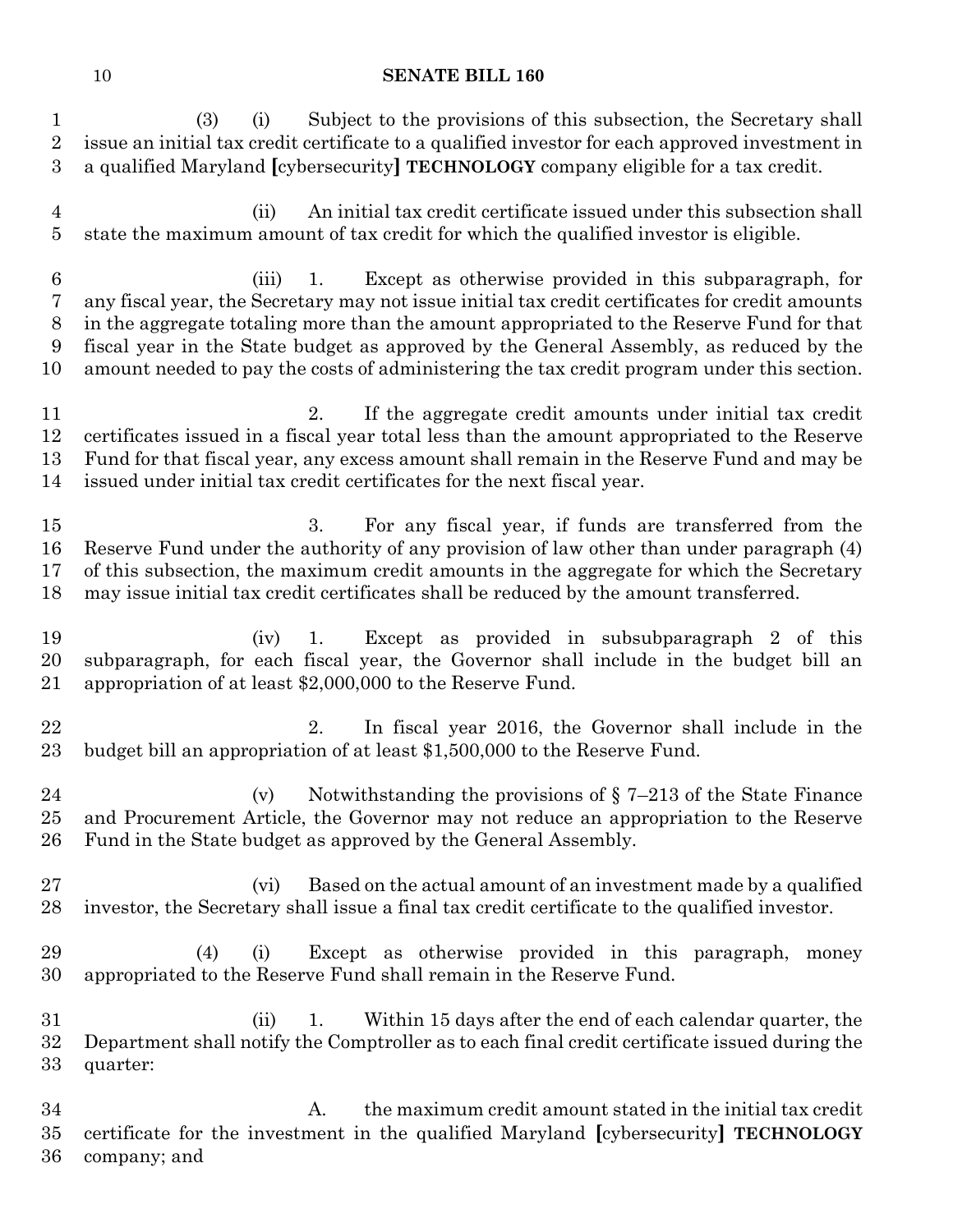B. the final certified credit amount for the investment in the qualified Maryland **[**cybersecurity**] TECHNOLOGY** company. 2. On notification that an investment has been certified, the Comptroller shall transfer an amount equal to the credit amount stated in the initial tax credit certificate for the investment from the Reserve Fund to the General Fund. (iii) 1. Periodically, but not more frequently than quarterly, the Department may submit invoices for costs that have been incurred or are anticipated to be incurred in administering the tax credit program under this section. 2. The Comptroller shall transfer money from the Reserve Fund to the Department to pay for costs that have been incurred or are anticipated to be incurred in administering the tax credit program under this section. **[**(g)**] (F)** (1) The credit claimed under this section shall be recaptured as provided in paragraph (3) of this subsection if within 2 years from the close of the taxable year for which the credit is claimed: (i) the qualified investor sells, transfers, or otherwise disposes of the ownership interest in the qualified Maryland **[**cybersecurity**] TECHNOLOGY** company that gave rise to the credit; or (ii) the qualified Maryland **[**cybersecurity**] TECHNOLOGY** company that gave rise to the credit: 1. ceases operating as an active business with its headquarters and base of operations in the State; or 22 22 2. pays out as dividends or otherwise distributes the equity investment. (2) The credit claimed under this section shall be recaptured as provided in paragraph (3) of this subsection if, within 4 months of receiving a qualified investment, a qualified Maryland **[**cybersecurity**] TECHNOLOGY** company is not duly organized and existing under the laws of any jurisdiction for the purposes of conducting business for profit. (3) The amount required to be recaptured under this subsection is the product of multiplying: (i) the total amount of the credit claimed or, in the case of an event described in paragraph (1)(i) of this subsection, the portion of the credit attributable to the ownership interest disposed of; and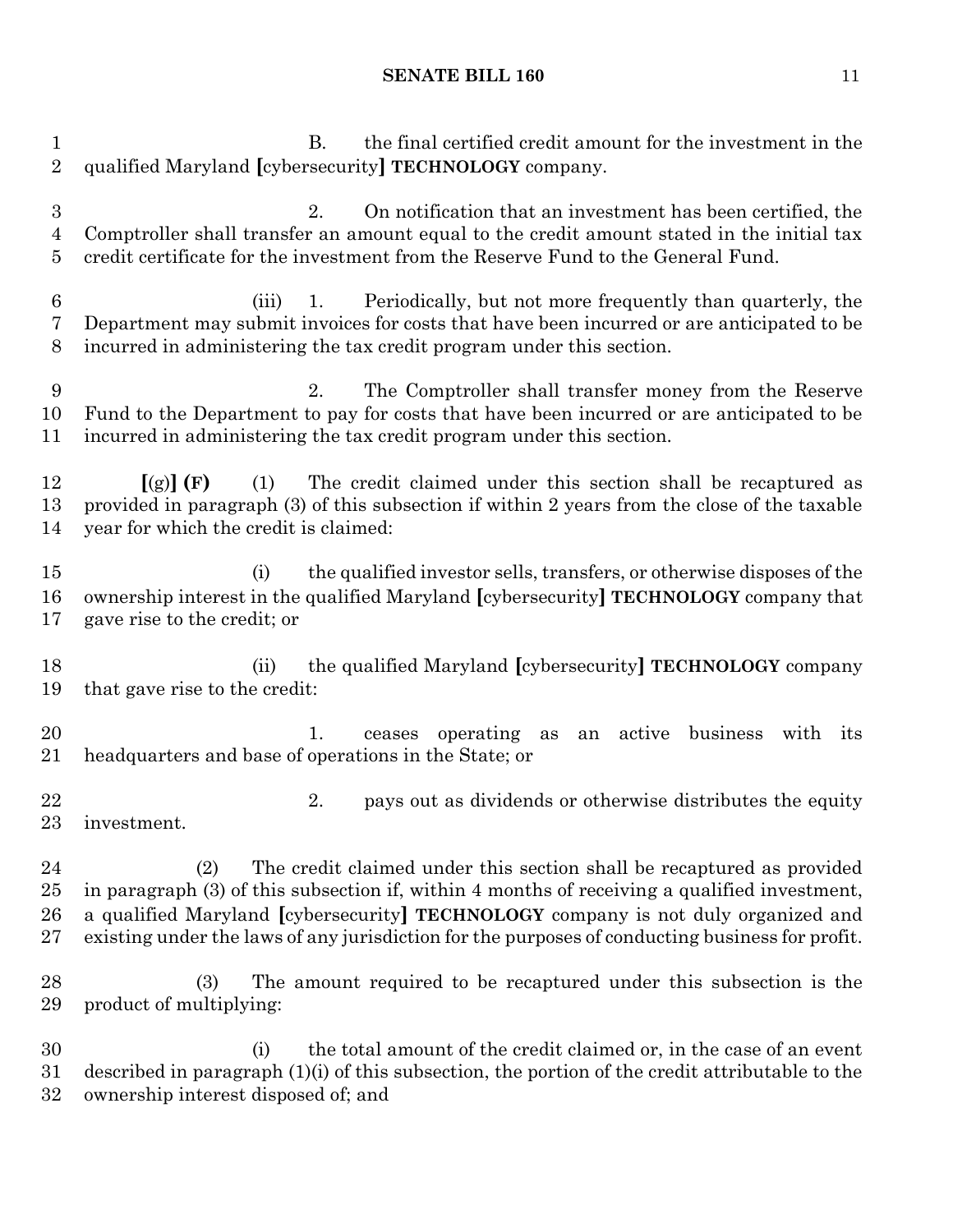|                                         | 12                                                                                                                                                                                                                                                                          | <b>SENATE BILL 160</b>                                                                                                                                             |
|-----------------------------------------|-----------------------------------------------------------------------------------------------------------------------------------------------------------------------------------------------------------------------------------------------------------------------------|--------------------------------------------------------------------------------------------------------------------------------------------------------------------|
| $\mathbf{1}$<br>$\overline{2}$          | (ii)                                                                                                                                                                                                                                                                        | 100%, if the event requiring recapture of the credit occurs<br>1.<br>during the taxable year for which the tax credit is claimed;                                  |
| $\boldsymbol{3}$<br>$\overline{4}$<br>5 | or                                                                                                                                                                                                                                                                          | 67%, if the event requiring recapture of the credit occurs<br>2.<br>during the first year after the close of the taxable year for which the tax credit is claimed; |
| $\boldsymbol{6}$<br>7<br>8              | tax credit is claimed.                                                                                                                                                                                                                                                      | 3.<br>33%, if the event requiring recapture of the credit occurs<br>more than 1 year but not more than 2 years after the close of the taxable year for which the   |
| 9<br>10<br>11                           | The qualified investor that claimed the credit shall pay the amount to<br>(4)<br>be recaptured as determined under paragraph (3) of this subsection as taxes payable to the<br>State for the taxable year in which the event requiring recapture of the credit occurs.      |                                                                                                                                                                    |
| 12<br>13<br>14                          | The Department may revoke its initial or final certification of an<br>$[(h)]$ $(G)$<br>(1)<br>approved credit under this section if any representation made in connection with the<br>application for the certification is determined by the Department to have been false. |                                                                                                                                                                    |
| $15\,$<br>16<br>17<br>18                | The revocation may be in full or in part as the Department may<br>(2)<br>determine and, subject to paragraph (3) of this subsection, shall be communicated to the<br>qualified investor, the qualified Maryland [cybersecurity] TECHNOLOGY company, and the<br>Comptroller. |                                                                                                                                                                    |
| 19<br>20                                | (3)                                                                                                                                                                                                                                                                         | The qualified investor shall have an opportunity to appeal any<br>revocation to the Department prior to notification of the Comptroller.                           |
| 21<br>$22\,$<br>$23\,$                  | (4)<br>claimed.                                                                                                                                                                                                                                                             | The Comptroller may make an assessment against the qualified<br>investor to recapture any amount of tax credit that the qualified investor has already             |
| 24<br>$25\,$<br>26                      | $[(i)]$ (H)<br>(1)<br>under this section for the calendar year.                                                                                                                                                                                                             | In accordance with $\S$ 2.5–109 of the Economic Development<br>Article, the Department shall submit a report on the initial tax credit certificates awarded        |
| 27<br>$^{28}$                           | (2)<br>for each initial tax credit certificate awarded:                                                                                                                                                                                                                     | The report required under paragraph (1) of this subsection shall include                                                                                           |
| 29<br>30                                | (i)<br>awarded or allocated to each qualified investor;                                                                                                                                                                                                                     | the name of the qualified investor and the amount of credit                                                                                                        |

 (ii) the name and address of the qualified Maryland **[**cybersecurity**] TECHNOLOGY** company that received the investment giving rise to the credit under this section and the county where the qualified Maryland **[**cybersecurity**] TECHNOLOGY** company is located; and